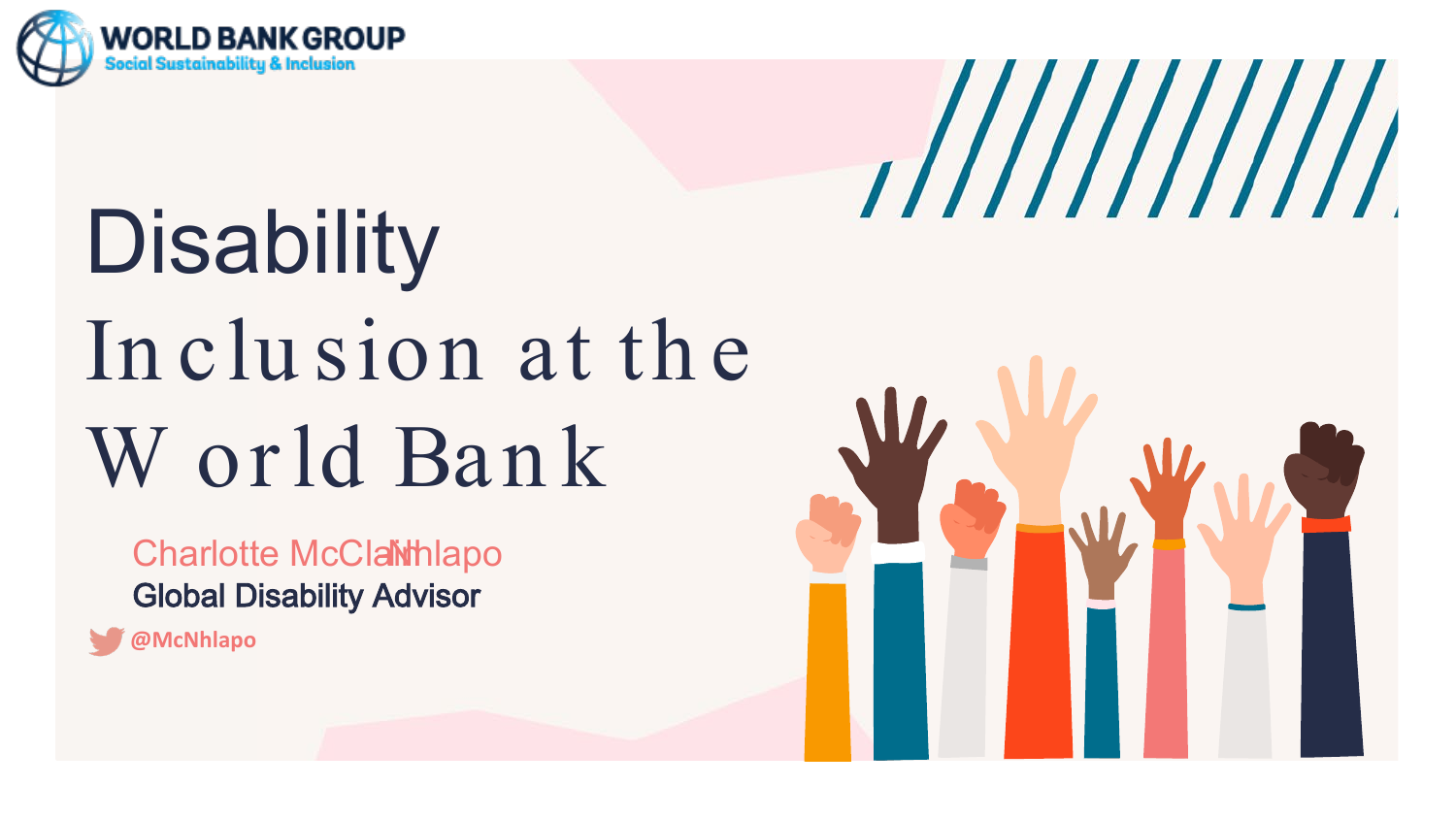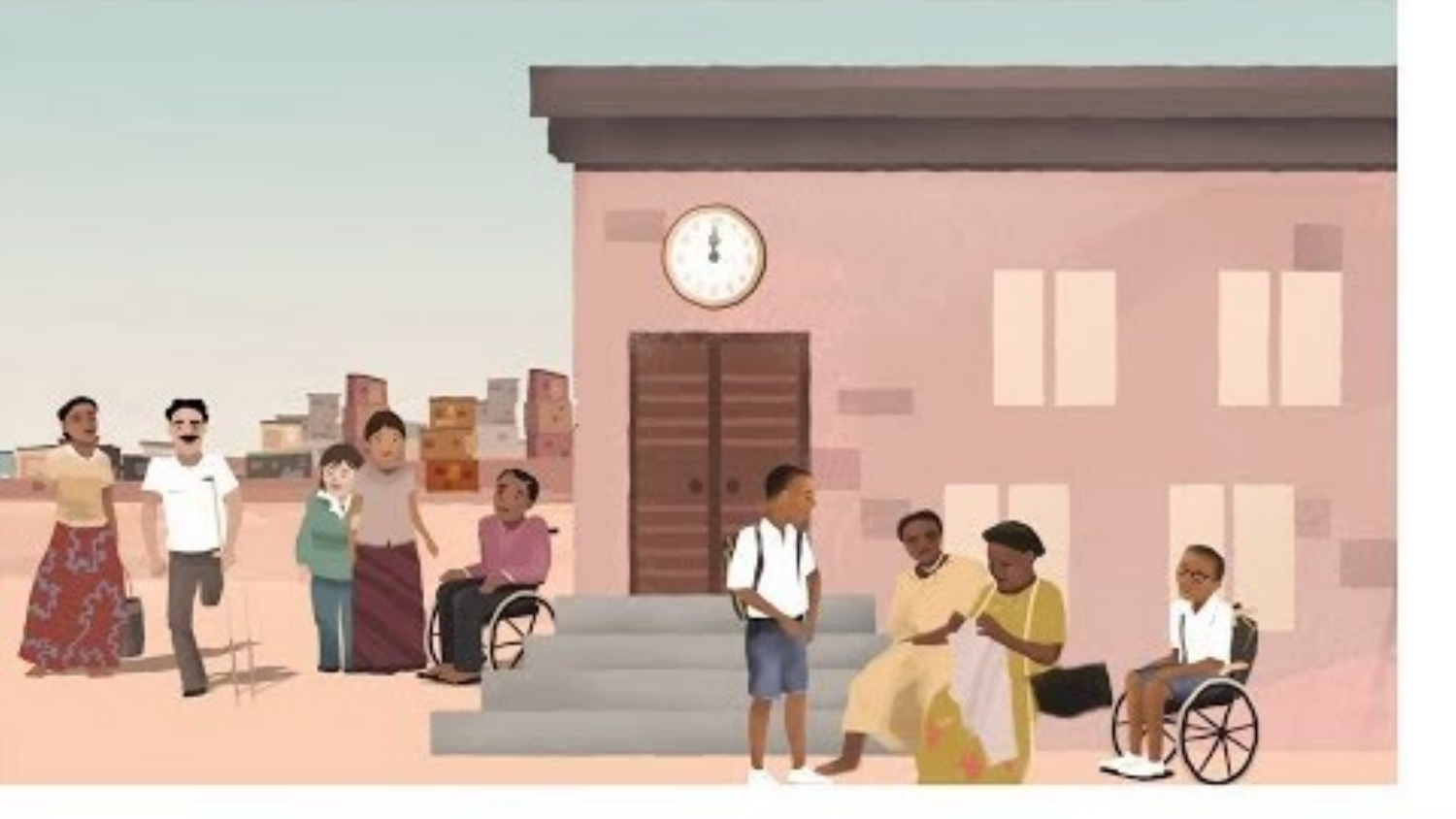#### Enabling Environment at the World Bank

0 1 **The Ten Commitments on Disabili** Inclusive Development de at the Global Disability Summit

0 2 World Bank Environmental and Social Framework

IDA 2019 Replenishment

0 3

0 4

Social Development Strategy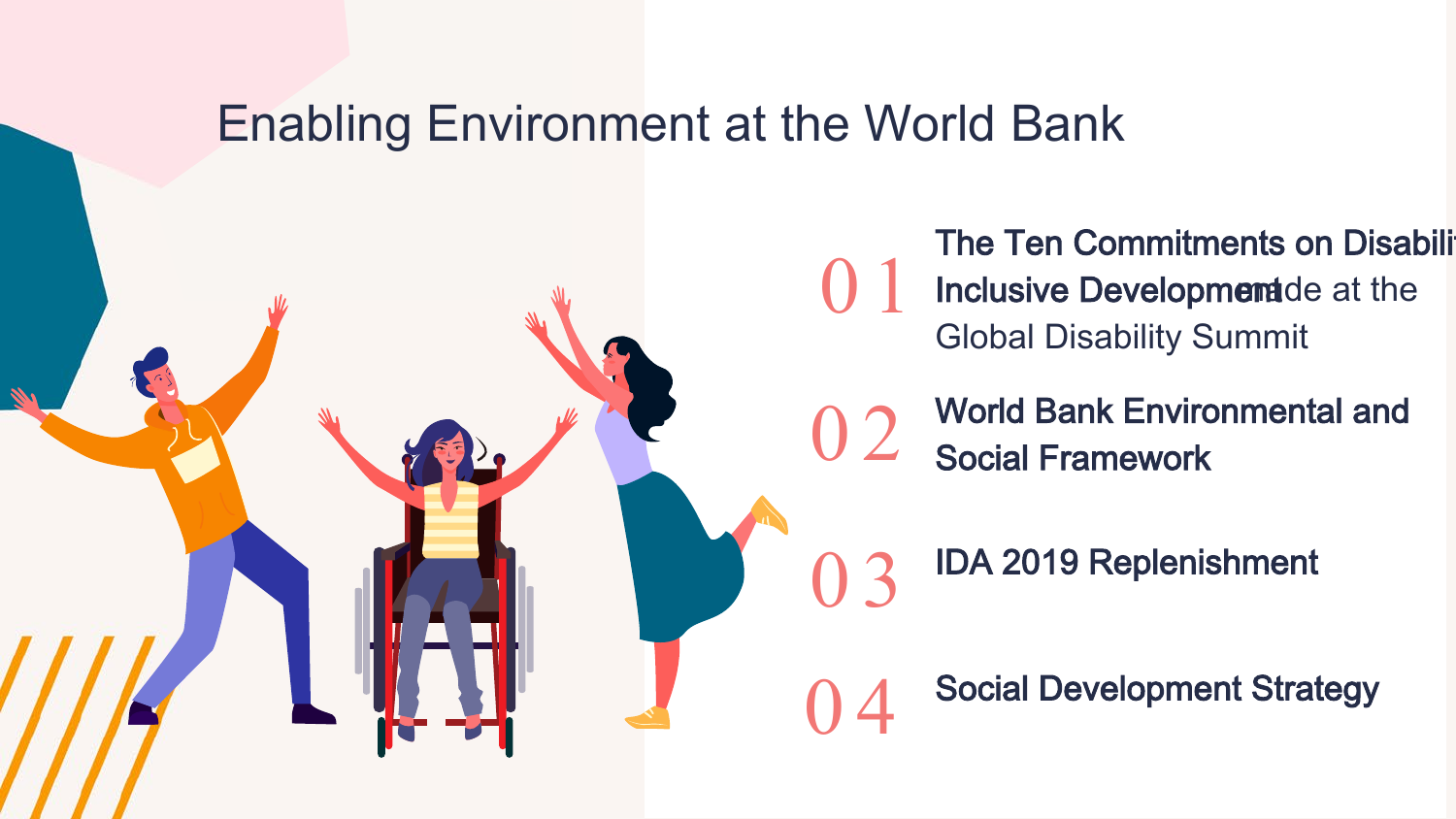### Guiding Documents





**Disability Inclusion** and Accountability **Framework** 



Good Practice **Note** 

**Non-Discrimination** 

**Environment & Social** 

Framework for IPF

Operations

#### and Disability

THE WORLD BANK

#### **Bank Directive**

Addressing Risks and Impacts on Disadvantaged or Vulnerable Individuals or Groups

**Bank Access to Information Policy Designation** Public

**Catalogue Number EXC5 07-DIR 117** 

**Issued** August 4, 2016

Effective See SECTION VIII

Content Establishes directions for Bank staff in respect of disadvantaged or vulnerable individuals or groups as required under the **Environmental and Social Framework.** 

Applicable to **IBRD, IDA** 

Issuer President, World Bank, EXC

**Sponsor** Vice President, OPSVP

**Staff Directive on Addressing Risks and Impacts on Disadvantaged Individuals or Groups**

**Environmental and Social Framework**

**Disability Inclusion and Accountability Framework** **Good Practice Note for Staff on Non-Discrimination and Disability**

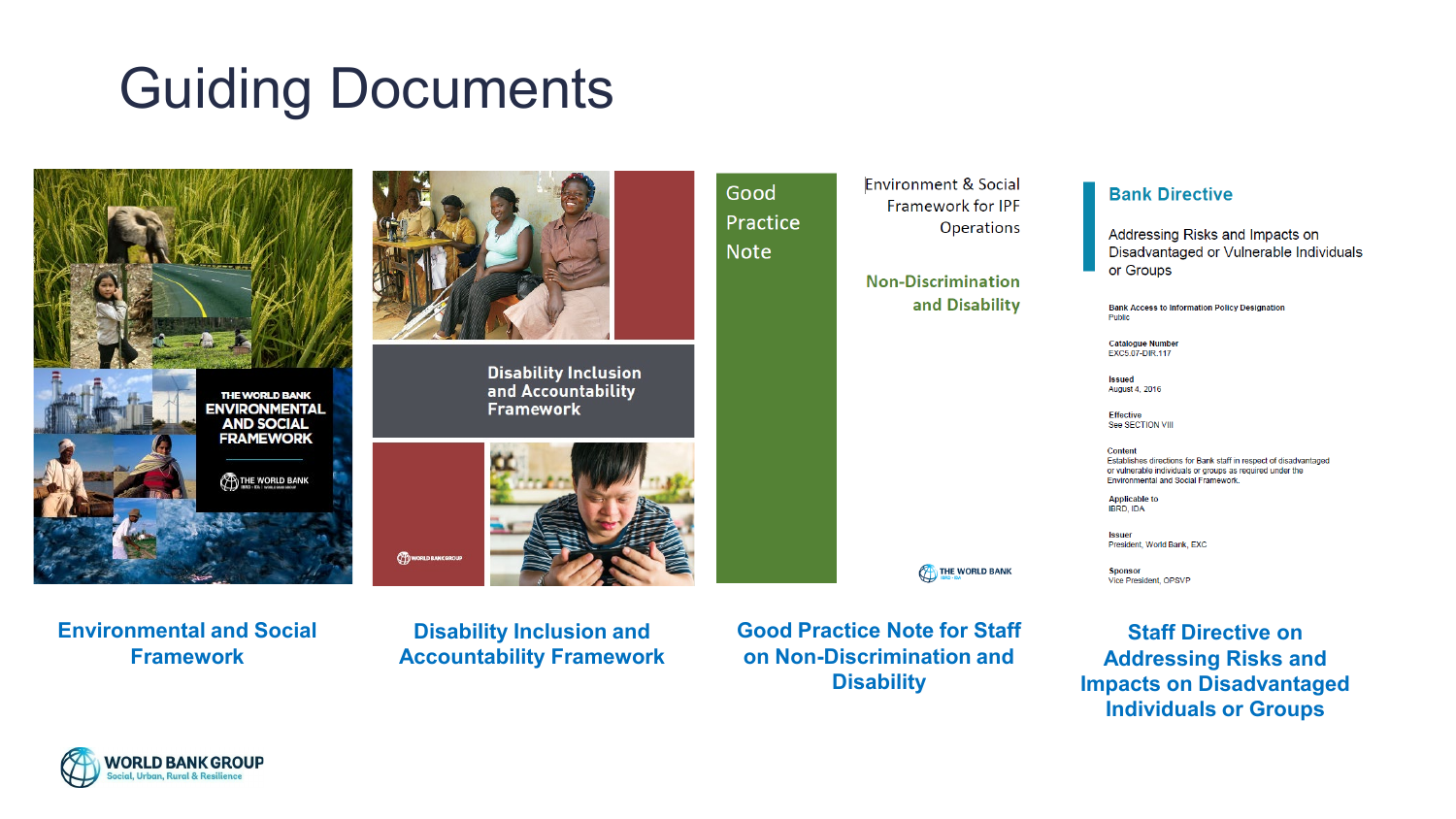### Access to IDs

- 1 billion persons globally estimated to not have government recognized ID.
- Persons with disabilities are more likely to experience greater barriers obtain in g an d u sin g IDs .
- IDs often crucial to access services and benefits.
- In tersection ality with gen der, race, eth n icity, lan gu age, SOGI, or oth er status can result in multiple forms of exclusion and discrimination.
- Essential to ensure that new investments in government ID systems are disability-in clusive.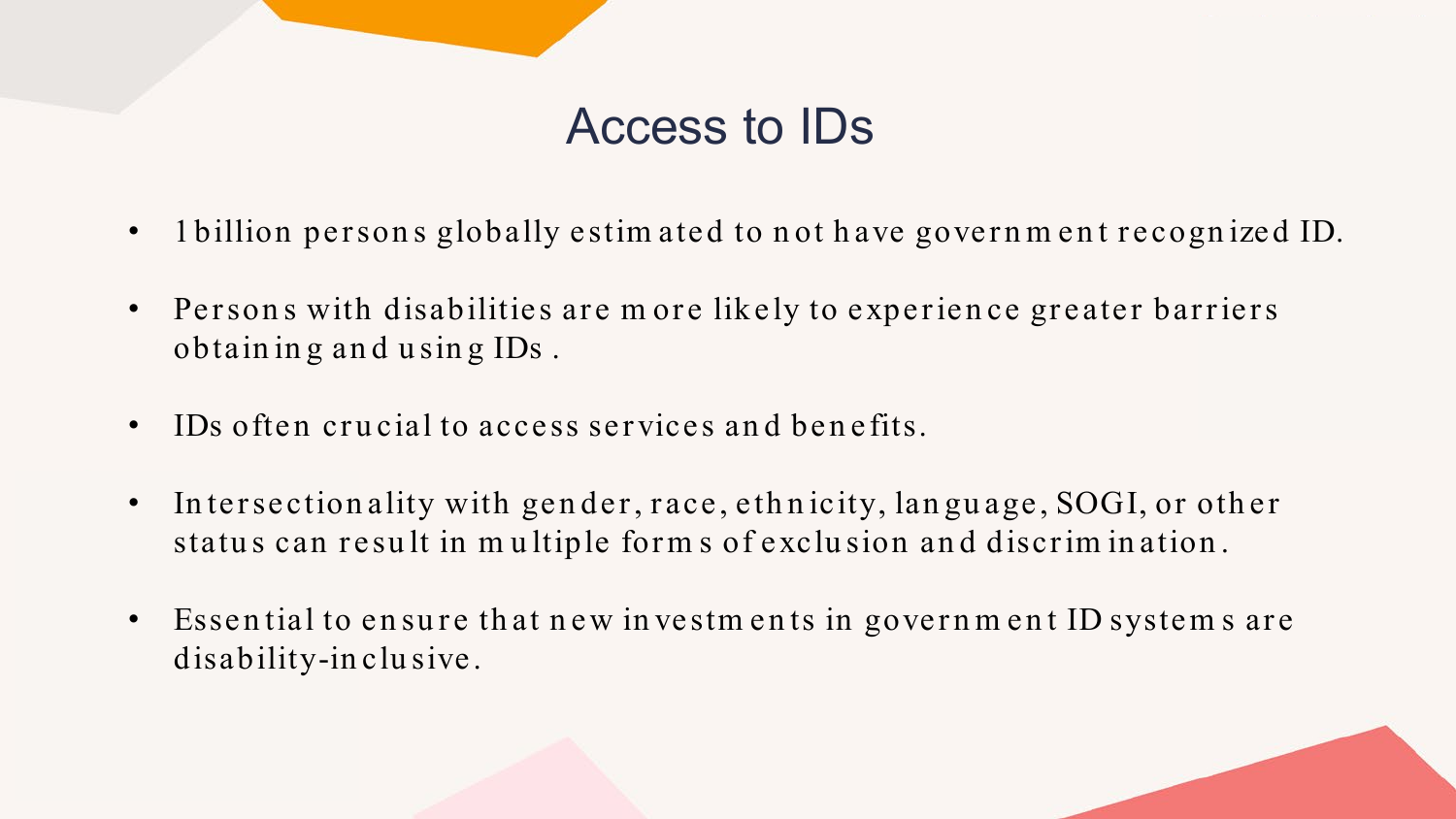#### Learning from persons with disabilities



#### Consultations in W est Africa and at the Conference of States Parties



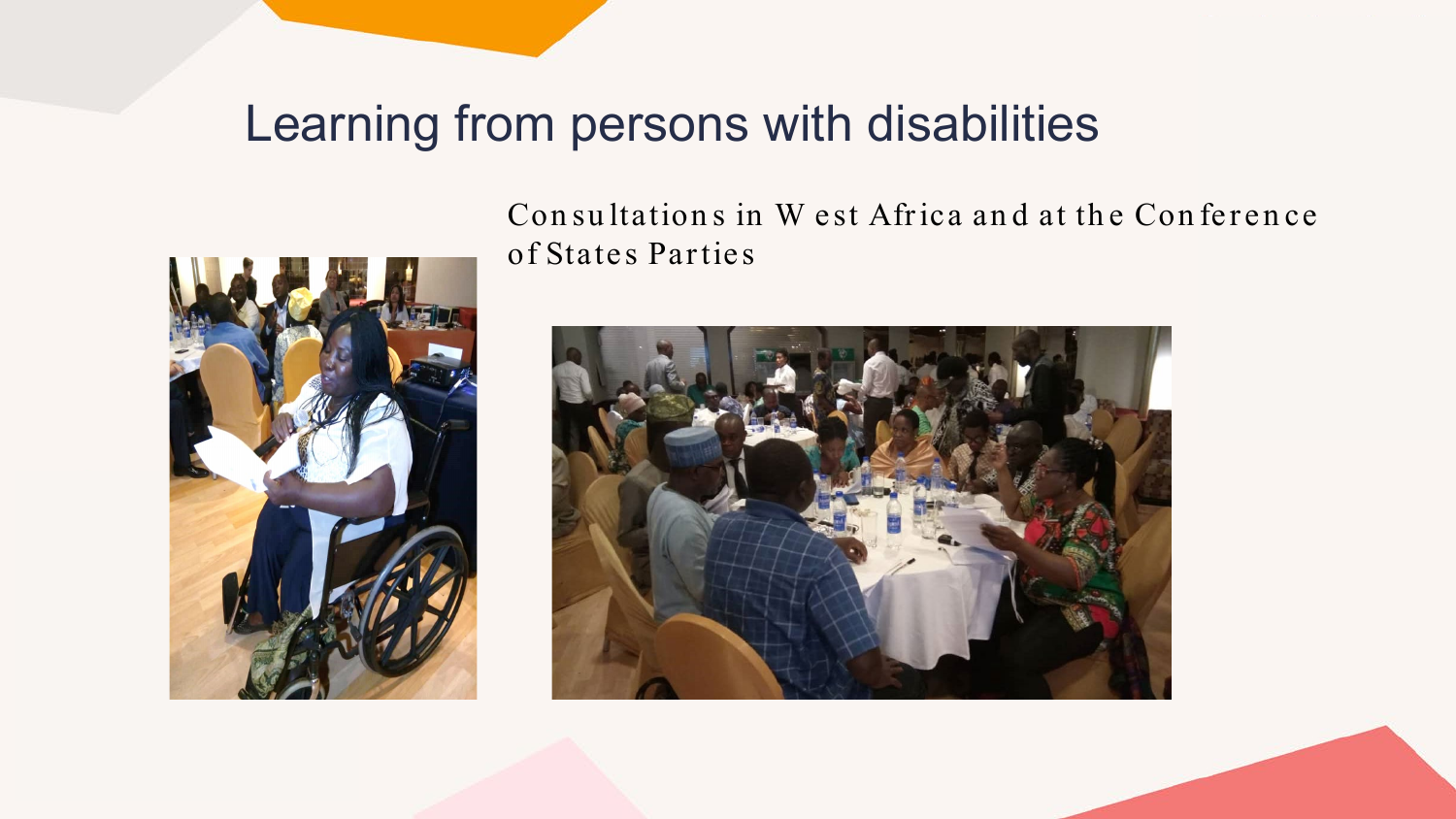### **Key learnings**



Accessibility of services



Registration Center Barriers



Community Mobility



Technology & Accommodations



Hidden costs & financial supports



Service Provider Attitudes & Knowledge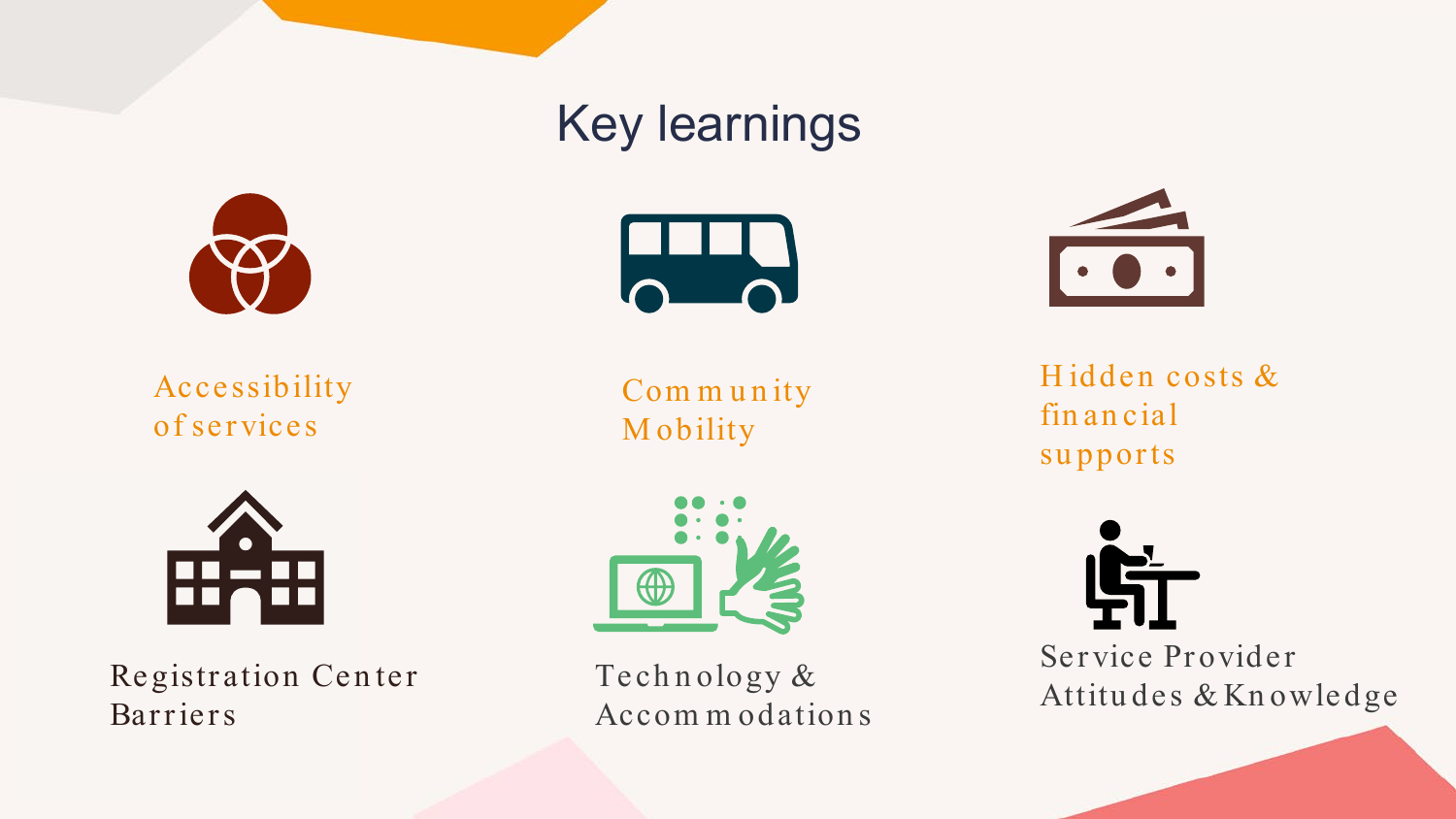#### How did we use these findings?



Changes in lending project design

E.g. Nigeria Identification for Development Project